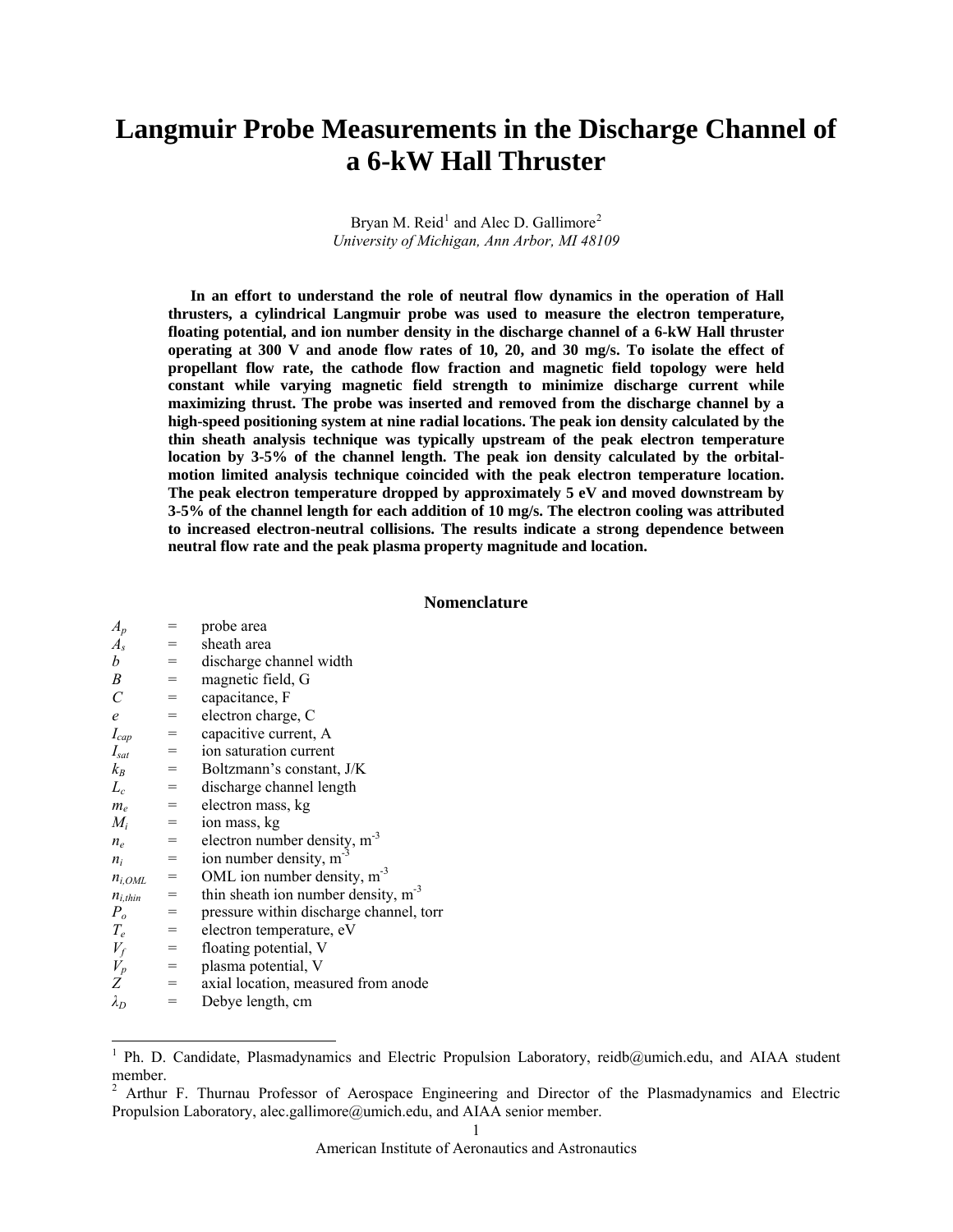# **I. Introduction**

ALL thrusters have become an integral part of the satellite propulsion architecture. Identifying the ability of Hall thrusters have become an integral part of the satellite propulsion architecture. Identifying the ability of the Hall thrusters to operate beyond their nominal design points is important for the future viability of the technology. The Hall thruster simulation community is also interested in the behavior across a wide range of operating conditions, using experimental observations to validate and improve existing modeling capability. To understand how Hall thrusters operate at off-nominal conditions, the location, size, and intensity of the ionization and acceleration regions must determined. An excellent method of determining these plasma properties is with electrostatic probe measurements inside the discharge channel.

Langmuir probes are an excellent probe for measuring the electron temperature and ion density in a broad range of plasmas. Previous studies have shown the ability of these probes to operate and survive in the harsh environment that exists in the discharge channel of a Hall thruster [1, 2]. To isolate the effect of neutral flow rate, the magnetic field shape, cathode flow fraction, and discharge voltage were kept constant while varying anode flow rate. The magnetic field strength was optimized by minimizing the discharge current while maximizing the measured thrust. The thruster used in this experiment was designed for nominal operation at 6 kW (300 V at 20 mg/s), but during this study it was operated at discharge powers ranging from approximately 3 to 10 kW, corresponding to 300 V at 10, 20, and 30 mg/s.

The experimental apparatus used in this study are covered along with a brief theory of probe operation. Results are shown for floating potential, electron temperature, and ion density throughout the measurement domain. The difference between thin sheath and Orbital Motion Limited (OML) probe operation are discussed, with OML appearing to be more reliable. The discussion section considers possible causes for the electron temperature cooling with increased mass flow rate, and the chronic over prediction of ion number density by the Langmuir probe.

# **II. Experimental Apparatus**

## <span id="page-1-0"></span>**A. Vacuum Facility**

Experiments were performed in the Large Vacuum Test Facility (LVTF) at the University of Michigan Plasmadynamics and Electric Propulsion Laboratory (PEPL). The LVTF is a 6-meter-diameter, 9-meter-long, cylindrical, stainless steel vacuum chamber. Pumping is provided by seven single-stage CVI model TM-1200 cryopumps and liquid nitrogen shrouds, with a nominal pumping speed of 240,000 l/s on xenon. Facility pressure was monitored by two hot-cathode ionization gauges, and base pressure was approximately  $2.3 \times 10^{-7}$  torr. The facility pressure during thruster operation at 22 mg/s total xenon flow rate was approximately  $1.3 \times 10^{-5}$  torr, corrected for xenon.

## **B. Hall Thruster**

Experiments were performed using a 6-kW laboratory model Hall thruster that has an approximate throttling range of 100-600 mN and 1000-3000 s specific impulse [3-6]. The thruster was equipped with a center-mounted LaB<sub>6</sub> hollow cathode that was operated at 7% of the anode mass flow rate. Research-grade xenon propellant (99.999% pure) was supplied to the anode and cathode by separate commercially-available flow meters and controllers, having an accuracy of  $\pm$  1% of full scale. The system was calibrated using a constant volume method including the effects of compressibility [7]. The thruster discharge was sustained by a 100 kW power supply that provided a maximum output of 1000 V at 100 A. The thruster was positioned so that it was elevated to chamber centerline, allowing the plume to expand for approximately four meters along the chamber axis.

#### **C. High-speed Positioning System**

The probe was inserted and removed from the thruster discharge channel using the HARP at PEPL. The HARP has an acceleration and velocity capability of approximately 70  $\text{m/s}^2$  (7 g's) and 2.5 m/s, respectively [8]. For this experiment, the HARP was operated at 0.75 m/s, resulting in a residence time within the discharge channel of less than 120 ms.

To reduce the effects of vacuum chamber compression during initial evacuation, the HARP and thruster translation stage were connected by a rigid steel support structure. The HARP was fixed to the support structure downstream of the thruster to dampen oscillations that are produced by the actuation of the probe arm. The thruster was mounted to a 1.5-m-long translation stage that adjusted the radial location of the probe within the discharge channel.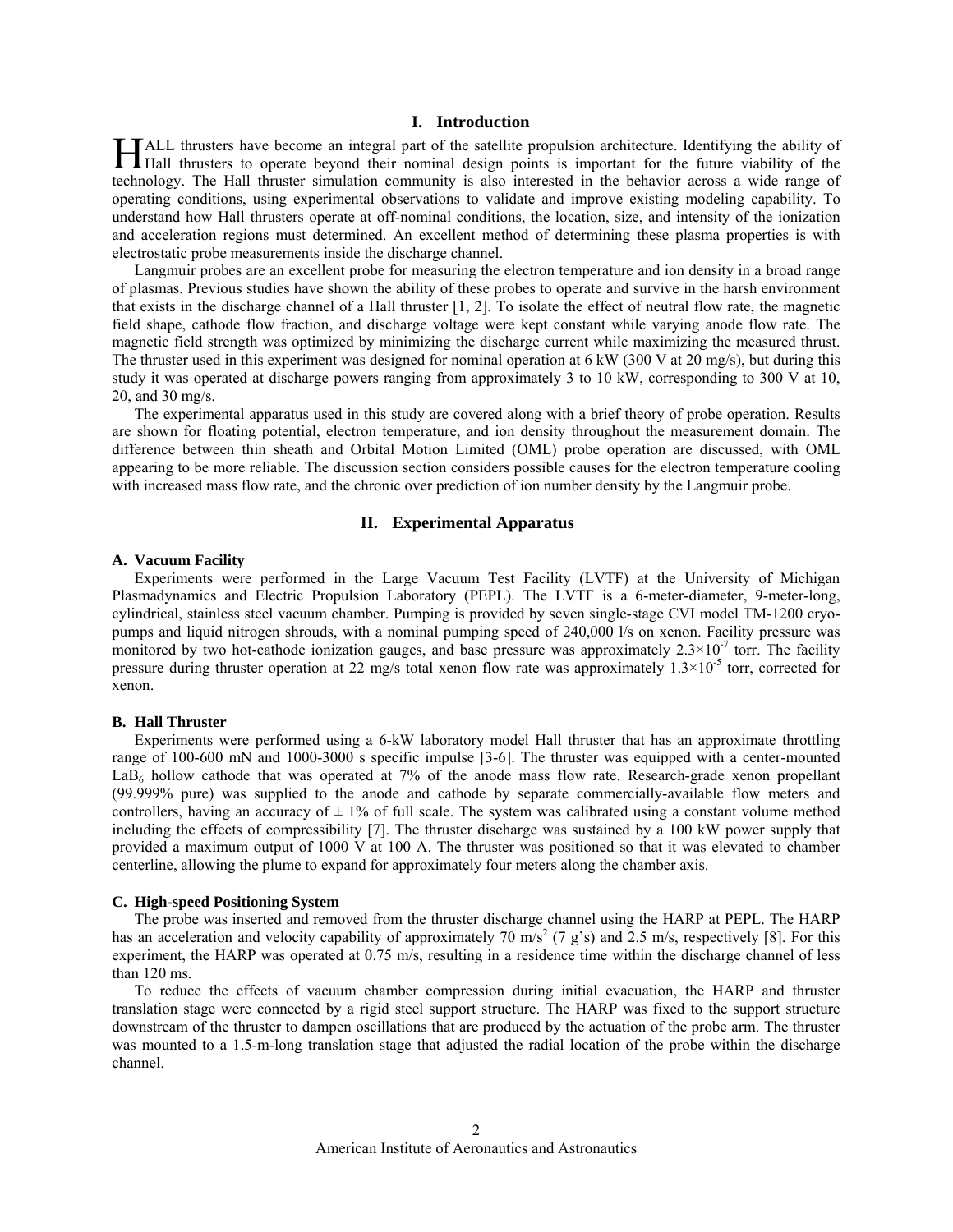

**Figure 1. Schematic of thruster and probe positioning systems, and photograph of probe insertion into thruster discharge channel.** 

# <span id="page-2-0"></span>**D. Cylindrical Langmuir Probe**

The cylindrical Langmuir probe has significant heritage for measuring the plasma properties in the discharge channel of Hall thrusters. The single Langmuir probe implemented in this experiment was based on the methodology outlined in Refs. [1, 2].

## *1. Probe Theory and Analysis*

The Langmuir probe is a widely used electrostatic device that provides a comprehensive set of plasma parameters with a single diagnostic technique. A single electrode is exposed to the plasma and subjected to a range of applied potentials. The plasma response to the probe voltage is measured by the collected current, resulting in a current-voltage (I-V) characteristic that can be used to extract the plasma potential, floating potential, electron temperature, and plasma density. Although the probe construction and implementation are straightforward, the interpretation of the I-V characteristic is complicated by several effects including collisions, magnetic field effects, anisotropy of the Electron Energy Distribution Function (EEDF), end effects, sheath expansion, and thermionic emission [1, 2, 9-11].

The electron mean free path to probe radius was typically greater than one, placing the probe operation primarily in the collisionless regime. The magnetic field effects were determined to be small for these measurements since the probe was perpendicular to the primarily radial magnetic field lines and the electron gyroradius was 6-10 times greater than the probe radius. The error in the electron temperature measurement due to the EEDF anisotropy was expected to be small since B/Po ranged from  $1-4\times10^4$  G/torr, well below the  $2.5\times10^6$  G/torr limit recommended in the work of Aikawa [12]. The end effects were accounted for by determining the flux of ions to the tip of the probe. For this calculation, the ion velocity was calculated from plasma potential measurements [13], and the density was updated and iterated until convergence of the ion density was achieved. Similarly, the sheath expansion effects were accounted for in the thin sheath analysis by calculating the sheath size, updating the collection area, and recalculating the ion density until convergence was achieved. The combined corrections due to sheath size and end effects ranged from 30 to 70% depending on axial location, and the tip correction was typically an order of magnitude less than the sheath size correction.

Each Langmuir probe I-V characteristic was analyzed by an automated script. The script divided each axial probe injection into individual I-V traces based on the probe voltage. The script then located the floating potential by finding the location where the probe current crossed zero. Next, the ion saturation current was calculated based on the mean of all points from 5 to 50 V below the floating potential. The ion number density was calculated from the ion saturation current using thin sheath [14]

$$
n_{i,thin} = \frac{I_{i,sat}}{0.61A_s e} \sqrt{\frac{M_i}{k_B T_e}},
$$
\n<sup>(1)</sup>

American Institute of Aeronautics and Astronautics 3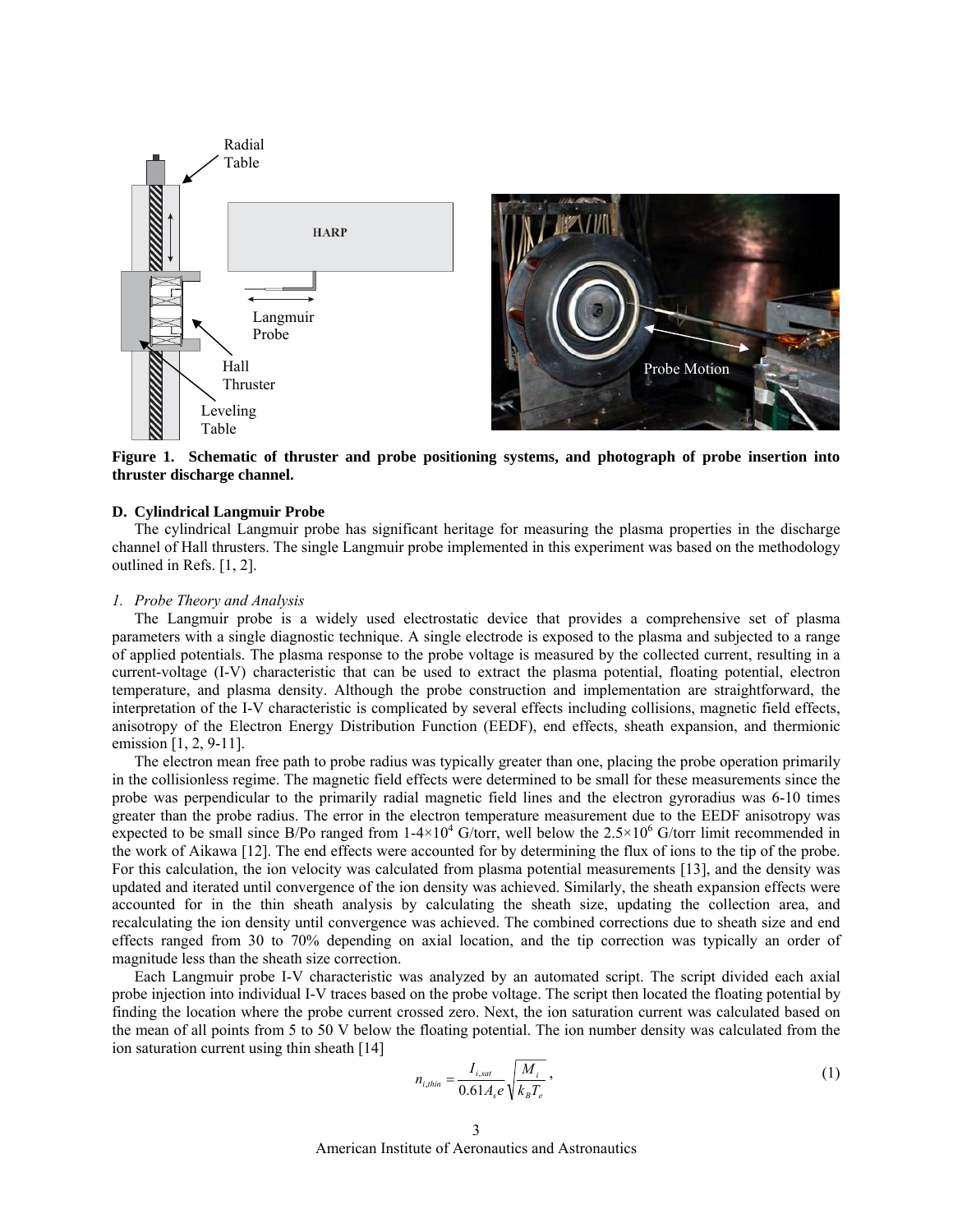and OML theory [14, 15]

$$
n_{i,OML} = \frac{1}{A_p} \sqrt{\frac{2\pi M_i}{1.27e^3} \left(\frac{d(I_i)^2}{dV}\right)}.
$$
 (2)

The thin sheath density calculations were corrected for the probe sheath size, and end effects. Finally, the electron temperature was calculated based on the inverse slope of the electron-retarding region. The boundary of the electron-retarding region was determined by taking several points on either side of the location of maximum slope of the I-V curve.

#### *2. Probe Design*

The Langmuir probe was used to measure the plasma properties in the thruster discharge channel from approximately 3 to 10kW. As the discharge power increases, the heat load to the probe increases, ultimately leading to probe failure when the ceramic surface temperature reaches a significant fraction of its melting temperature. This critical power limit was reached at 6 kW (300 V, 20 mg/s) for an alumina probe body based on the design introduced in Ref. [1]. To alleviate the probe failure mechanism associated with elevated thruster discharge power, the portion of the probe that entered the discharge channel was covered with a boron nitride shroud, described in detail in Ref. [13].

The Langmuir probe was constructed using three major components for the body; a 1.5-mm-diameter, doublebore, alumina tube, telescoped inside a 6.4-mm-diameter alumina tube, capped by a graduated boron nitride shroud as shown in [Figure 2.](#page-3-0) The boron nitride shroud was split into three sections with diameters of 3, 5, and 6.4 mm, each of which was 35, 8, and 8 mm long, respectively. The probe tip was created by a 0.25 mm-diameter tungsten wire that extended beyond the alumina tube by 2 mm.



**Figure 2. Schematic of Langmuir probe construction (not to scale).** 

# <span id="page-3-0"></span>*3. Probe Operation*

Following the work of Linnell [2], continuous I-V traces were achieved for the single Langmuir probe by varying the probe bias using a 380 Hz triangle wave. As the probe was injected into the thruster, the floating potential (and plasma potential) increased by several hundred volts. In order to capture measurements in the ion saturation and electron retarding regimes of the I-V trace, the probe voltage sweep must oscillate around the floating potential. To satisfy this requirement, the floating potential was measured on channel centerline with an unbiased probe and the profile was sent to a programmable waveform generator. The floating potential profile was then summed with a triangle wave and sent to the input of a bipolar power supply, which amplified the signal to produce the probe bias shown in [Figure 3.](#page-4-0) This method reduced the need for multiple pulses as implemented by Linnell [2], however large differences between the floating and plasma potentials near the peak electron temperature location can require two pulses to capture the ion saturation and a significant portion of the electron retarding regime of the I-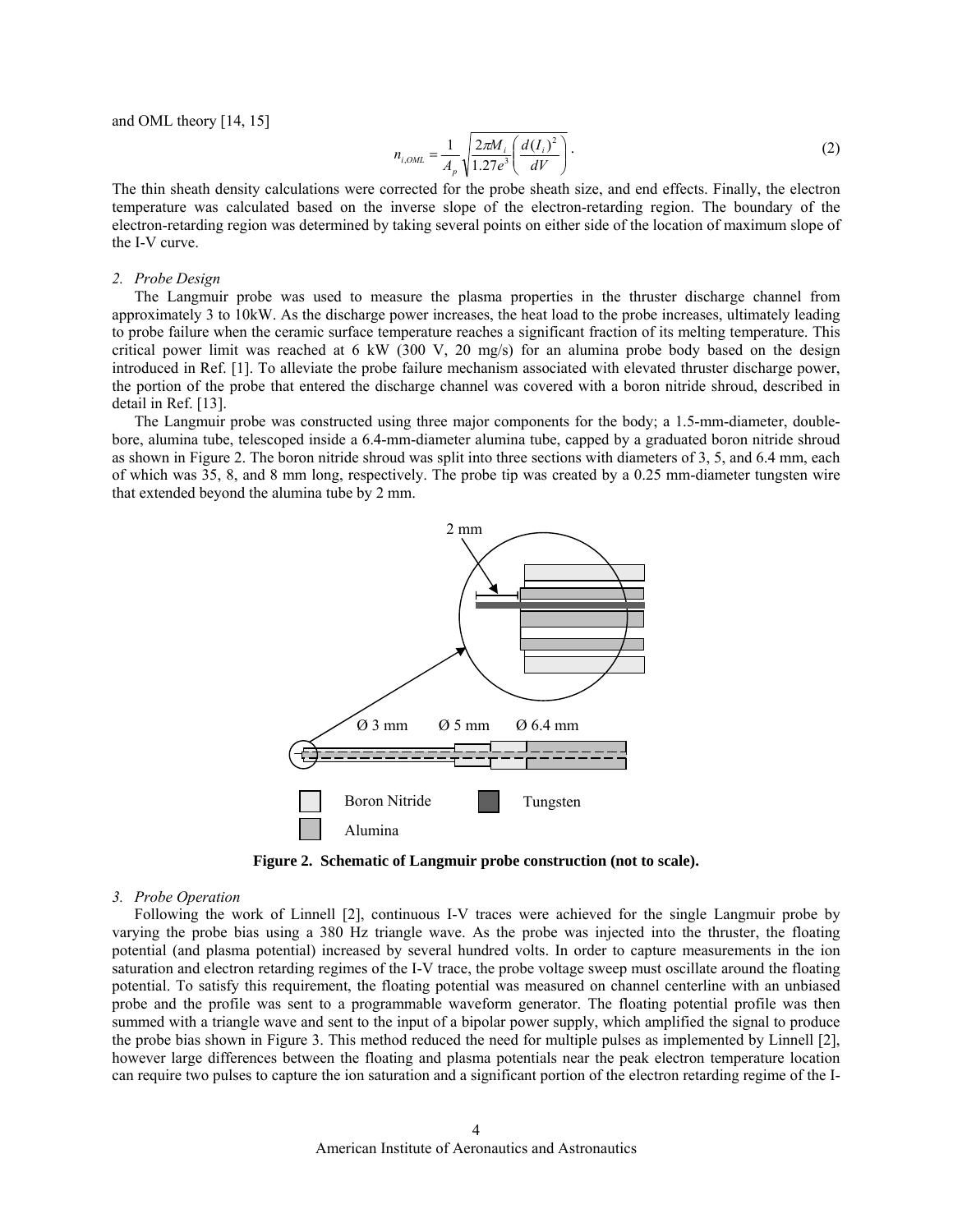V curve. This incremental improvement in the probe bias method reduced data collection time, increased probe lifetime, and increased the ease of data reduction and post-processing.



**Figure 3. Schematic of Langmuir probe voltage characteristic during injection into the discharge channel.** 

<span id="page-4-0"></span>To minimize thruster perturbations, the probe size should be minimized and the HARP should be operated near its upper velocity limit to decrease the probe residence time. However, increasing the HARP velocity directly increases the necessary probe bias oscillation frequency, which increases the effect due to line capacitance. The line capacitance during this experiment was estimated at 500 pF by monitoring the capacitive current drawn during probe bias oscillation with no plasma. A typical line capacitance calibration is shown in [Figure 4](#page-4-1), closely matching the theoretical trend where the capacitive current  $(I_{cap})$  follows

$$
I_{cap} = C \frac{dV}{dt} \tag{3}
$$

where *C* is the line capacitance, and *dV/dt* is the time derivative of the probe voltage. More than 90% of the total line capacitance was found to be due to the cable length from the HARP carriage to the probe tip, where the signal wire has a small physical separation from electrical ground. This near-probe capacitance was unavoidable, and prevented all attempts to further reduce line capacitance. The competing factors of thruster perturbation and line capacitance are what led to the selection of HARP velocity of 0.75 m/s and triangle wave oscillation frequency of 380 Hz.



**Figure 4. Capacitive current caused by line capacitance due to the probe voltage oscillation.** 

<span id="page-4-1"></span>To prevent excessive heating of the tungsten electrode that can lead to thermionic emission of electrons, the probe bias was not allowed to go more than 100 V on either side of the floating potential. In addition, the probe was allowed to cool for 15 seconds between each probe injection. If the probe was heated to the point of thermionic emission, the measured current would be offset towards ion saturation.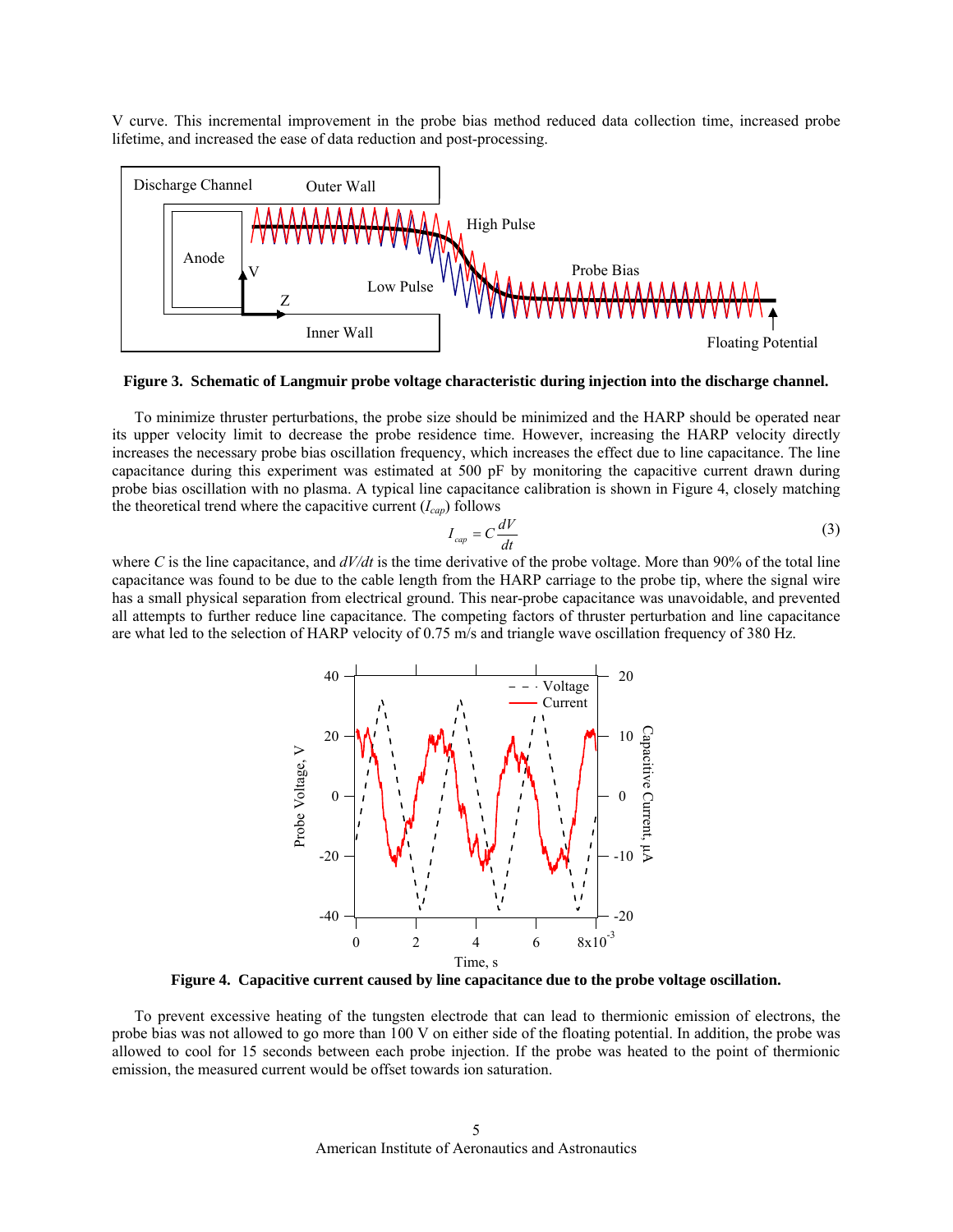## *4. Data Acquisition and Probe Measurement Circuit*

The data acquisition (DAQ) system recorded the probe position, probe voltage, probe current, thruster discharge current, and cathode potential at 83 kHz per channel. The measurement frequency combined with the voltage oscillation frequency resulted in approximately 100 points per I-V trace. The limited measurement frequency of the DAQ contributed to the decision to decrease the HARP velocity and voltage oscillation frequency.

The Langmuir probe measurement I-V traces were measured with separate voltage and current measurement circuits. The voltage measurement circuit was composed of two high-impedance thin-film resistors, and the voltage drop across the minor resistor to ground was measured with a voltage following operational amplifier with isolated inputs (shown in gray). The current measurement circuit was composed of a single 100  $\Omega$  thin-film resistor placed in series with the probe so that the voltage drop could be measured with an operational amplifier. The operational amplifiers were rated for a minimum bandwidth of 20 kHz, well above the 380 Hz sweep frequency, making them capable of measuring fluctuations resulting from the breathing mode discharge oscillation (see Section [II](#page-1-0).[D](#page-2-0).[7\)](#page-6-0). The current measuring circuit had a pair of blocking diodes in parallel with the resistor to protect the amplifier in the event of a large spike of current from the plasma. A schematic of the probe bias and measurement circuits are shown in [Figure 5.](#page-5-0)

The voltage and current measurement circuits were enclosed in a grounded case and located inside the chamber to reduce line losses, as shown in [Figure 5](#page-5-0). The output signal was connected to the DAQ by 50  $\Omega$  BNC cables and feed throughs. The voltage and current measurements circuits were calibrated at DC, displaying excellent linearity. The dynamic response was then characterized, displaying a similar response to the one shown in [Figure 4.](#page-4-1) The circuit and bipolar power supply displayed excellent linearity and immeasurable attenuation up to 2 kHz, well above the required operation frequency of 380 Hz.



**Figure 5. Schematic of Langmuir probe measurement and bias circuits.** 

## <span id="page-5-0"></span>*5. Measurement Domain*

The measurement domain was normalized by the channel length, Lc, and channel width, b. The anode was located at 0% Lc, the channel exit was 100% Lc, the inner wall was located at 0% b, and the outer wall was located at 100% b. Data were taken at nine radial locations spaced 8% of the channel width apart, as shown in [Figure 6.](#page-6-1) Since the Langmuir probe I-V traces were sampled every 2.5% of the channel length, the results were considered time-averaged; hence, unable to resolve variations in the plasma properties due to high-frequency oscillations  $(10^4$ Hz) that are characteristic of Hall thruster discharges.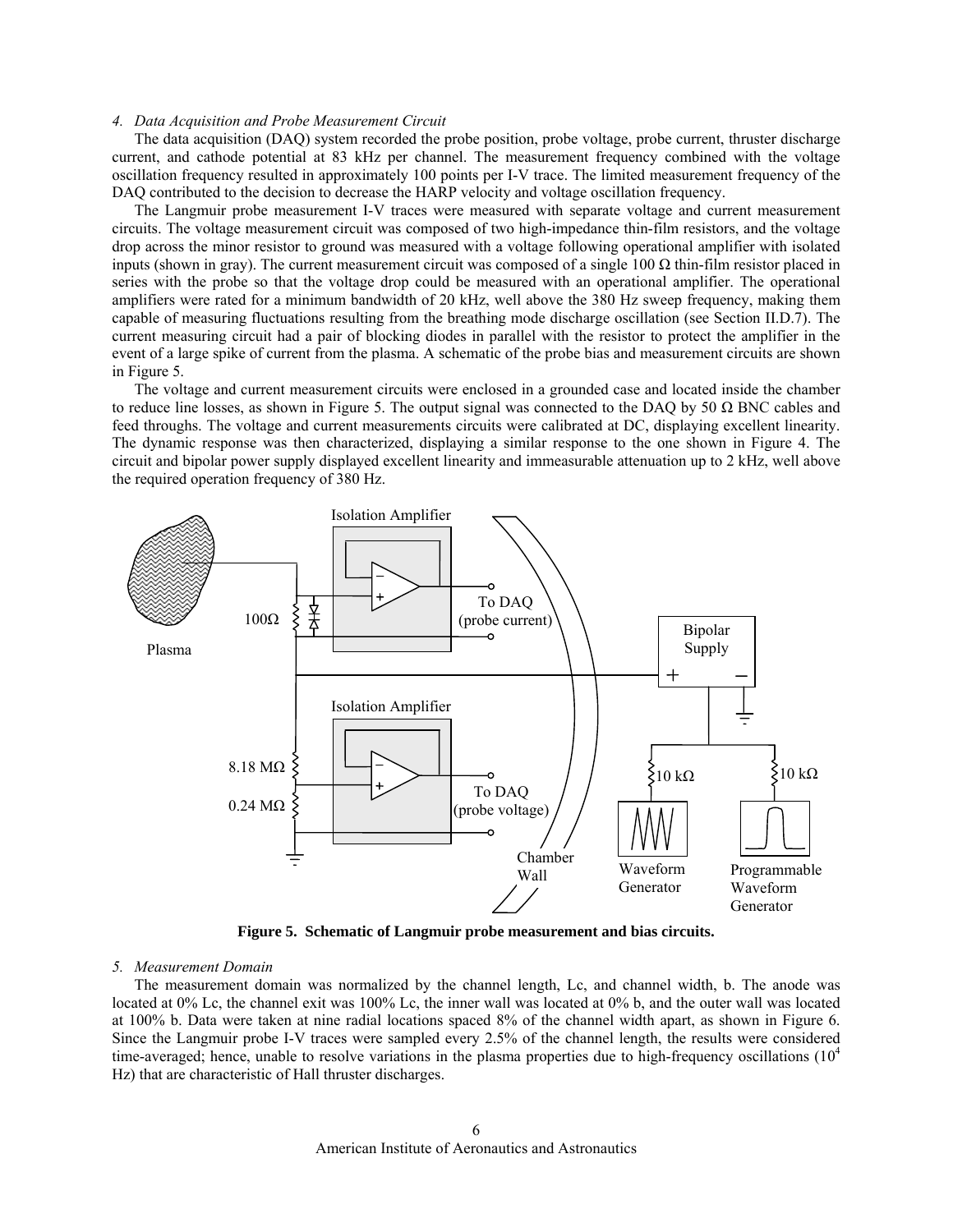

**Figure 6. Schematic of measurement domain (not to scale).** 

## <span id="page-6-1"></span>*6. Probe-Induced Thruster Perturbations*

Probe-induced thruster perturbations were characterized by examining the discharge current and cathode potential during probe insertion and removal from the thruster channel. The probe position, discharge voltage, and discharge current are shown in [Figure 7](#page-6-2) for 300 V, 10 mg/s. Nominal discharge current oscillations were about 40%, reaching a maximum between 50-60% as the probe was inserted. The data in [Figure 7](#page-6-2) are representative of the probe-induced perturbation at all operating conditions, and they remained below 20%, an acceptable value that is consistent with previous work [1, 2, 16].



**Figure 7. Probe induced perturbations of discharge current and cathode potential during probe insertion.** 

## <span id="page-6-2"></span><span id="page-6-0"></span>*7. Fluctuations of Plasma Properties*

The fluctuation of collected current due to thruster discharge oscillations is clearly seen in the raw I-V trace in [Figure 8](#page-7-0). The probe was located approximately 360% Lc downstream from the anode for thruster operating conditions of 300 V, 10 mg/s. The I-V trace is accompanied by the discharge current and cathode potential, which correlate to the fluctuation in the collected current of the I-V trace. This I-V trace can be analyzed as three distinct I-V characteristics; the upper bound, lower bound, and smoothed characteristics. When analyzed separately, the floating potential and ion saturation remain constant, while the plasma potential and electron temperature varied by less than 2 V, and 1 eV, respectively.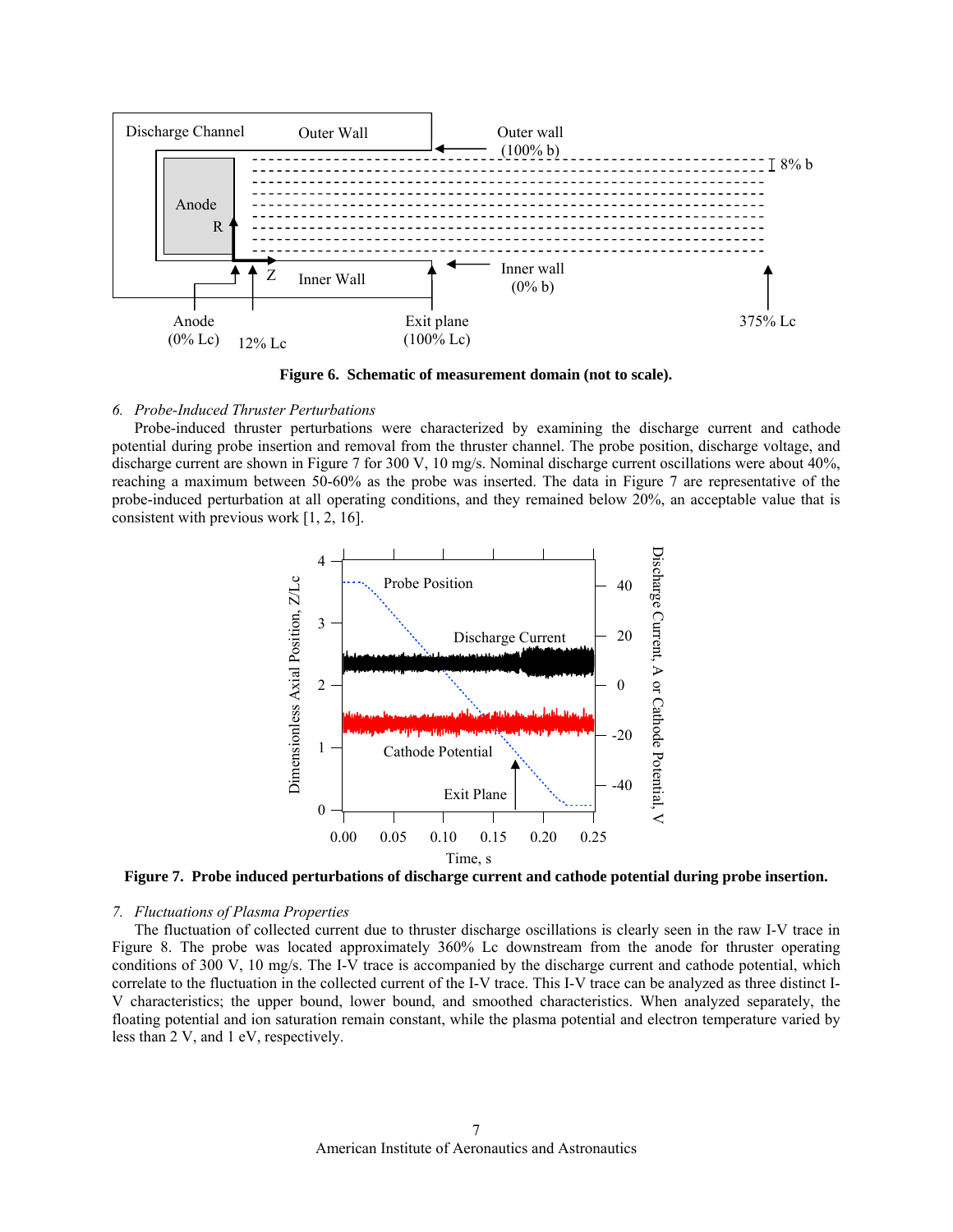

<span id="page-7-0"></span>**Figure 8. I-V trace, discharge current, and cathode potential 360% Lc from the anode for thruster operating at 300 V, 10 mg/s.** 

# **III. Results**

Langmuir probe measurements were taken throughout the discharge channel at a discharge voltage of 300 V and anode flow rates of 10, 20, and 30 mg/s. Each operating condition had a cathode flow fraction of 7% and fixed magnetic field topology. The magnetic field strength was optimized at each operating condition by minimizing the discharge current while maximizing the measured thrust.

# **A. Floating Potential**

The floating potential was similar in shape to the plasma potential and its location of maximum slope occurred 10-20% Lc upstream of the maximum slope of the plasma potential. The spatial separation of the plasma and floating potentials was consistent with the increased electron temperature inside the channel. A comparison of the floating potential on channel centerline is shown in [Figure 9](#page-7-1) for 10, 20, and 30 mg/s. The profiles were similar in shape, however, the floating potential inside the channel at 30 mg/s was 10-20 V below the potential at 10 and 20 mg/s.



<span id="page-7-1"></span>**Figure 9. Comparison of floating potential on channel centerline for thruster operating conditions of 300 V at 10, 20, and 30 mg/s.** 

American Institute of Aeronautics and Astronautics 8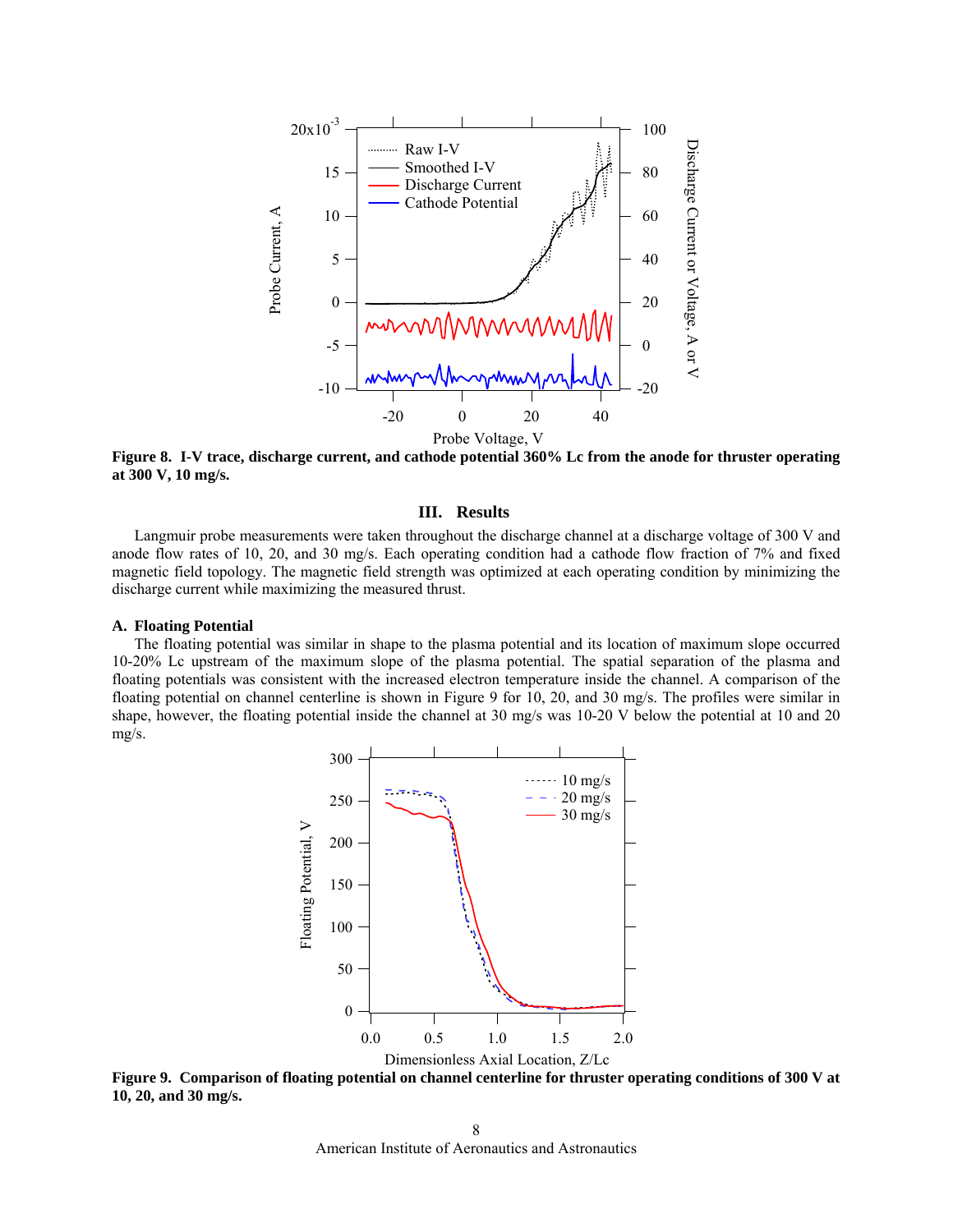## **B. Electron Temperature**

The electron temperature is shown for 300 V at 10, 20, and 30 mg/s in the first row of [Figure 13](#page-10-0). The electron temperature was somewhat irregular across the channel, accounting for much of the irregularity in the ion density calculations. The electron temperature peaked at approximately 38, 35, and 25 eV at 10, 20, and 30 mg/s, respectively. The decrease in electron temperature with increased flow rate was attributed to increased neutral collisions that cool the electrons. The peak electron temperature moved downstream with each addition of anode flow rate, occurring at approximately 86, 90, and 98% Lc, at 10, 20, and 30 mg/s, respectively.

The electron temperature from the Langmuir probe was compared to the emissive in Ref. [13], displaying excellent agreement in shape, peak location, and magnitude at 10 mg/s. However, the emissive probe electron temperature did not exhibit the decreasing trend with increased flow rate, instead increasing nearly linearly from 30 to 40 eV from 10 to 30 mg/s. The emissive probe electron temperature was relatively high, and since it did not account for the effects of high-energy ions, may be less reliable, especially at higher ion densities. Further details on the emissive probe electron temperature calculation at these operating conditions can be found in Ref. [13].

A comparison of electron temperature on channel centerline is shown in [Figure 10](#page-8-0) for 10, 20, and 30 mg/s. The data are somewhat irregular, but the trend of decreasing peak electron temperature and location of peak moving downstream is apparent.



<span id="page-8-0"></span>**Figure 10. Comparison of electron temperature calculated by the Langmuir probe on channel centerline for thruster operating conditions of 300 V at 10, 20, and 30 mg/s.** 

### **C. Ion Number Density: Thin Sheath vs OML**

The selection of thin sheath versus OML was somewhat subjective, and was based on the recommendation of Chen [9] that analysis techniques be chosen based on the probe radius to Debye length ratios; for ratios below three, the OML analysis is more appropriate, and for ratios above ten, the thin sheath analysis is more appropriate. The probe radius to Debye length ratios for 300 V, 10, 20, and 30 mg/s are shown in [Figure 11](#page-9-0) at all radial locations as a function of distance from the anode. At 10 mg/s the ratio ranged from 2 to 6, indicating OML dominated probe operation. At 20 mg/s the ratio ranged from 4 to 12, indicating probe operation in a transitional regime between thin sheath and OML. At 30 mg/s the ratio ranged from 5 to 22, indicating thin sheath dominated probe operation.

The thin sheath and OML densities are shown at each operating condition in [Figure 13](#page-10-0). The OML ion number density was highly symmetric about channel centerline, peaking at 2, 4, and  $9\times10^{18}$  m<sup>-3</sup>. The thin sheath density exhibited more non-uniformity throughout the domain due to the non-uniform electron temperature. The thin sheath number density peaked at 1, 4, and  $15\times10^{18}$  m<sup>-3</sup>, reasonable agreement with the OML considering the  $>50\%$ estimated uncertainty for each calculation. The magnitude of the peak density at 10 mg/s appeared reasonable since the peak density of two similar size thrusters operating at 300 V, 10 mg/s was reported as  $3\times10^{18}$  m<sup>-3</sup> [2] and  $1\times10^{18}$  $m<sup>-3</sup>$  [1]. In general, we expect that the ion density is directly proportional to the anode mass flow rate, so scaling based on the ion density at 10 mg/s, we expected densities of  $2-4$  and  $3-6\times10^{18}$  m<sup>-3</sup> at 20 and 30 mg/s, respectively. The data at 20 mg/s were consistent with this relationship, however, the density at 30 mg/s was a factor of two to three greater than expected.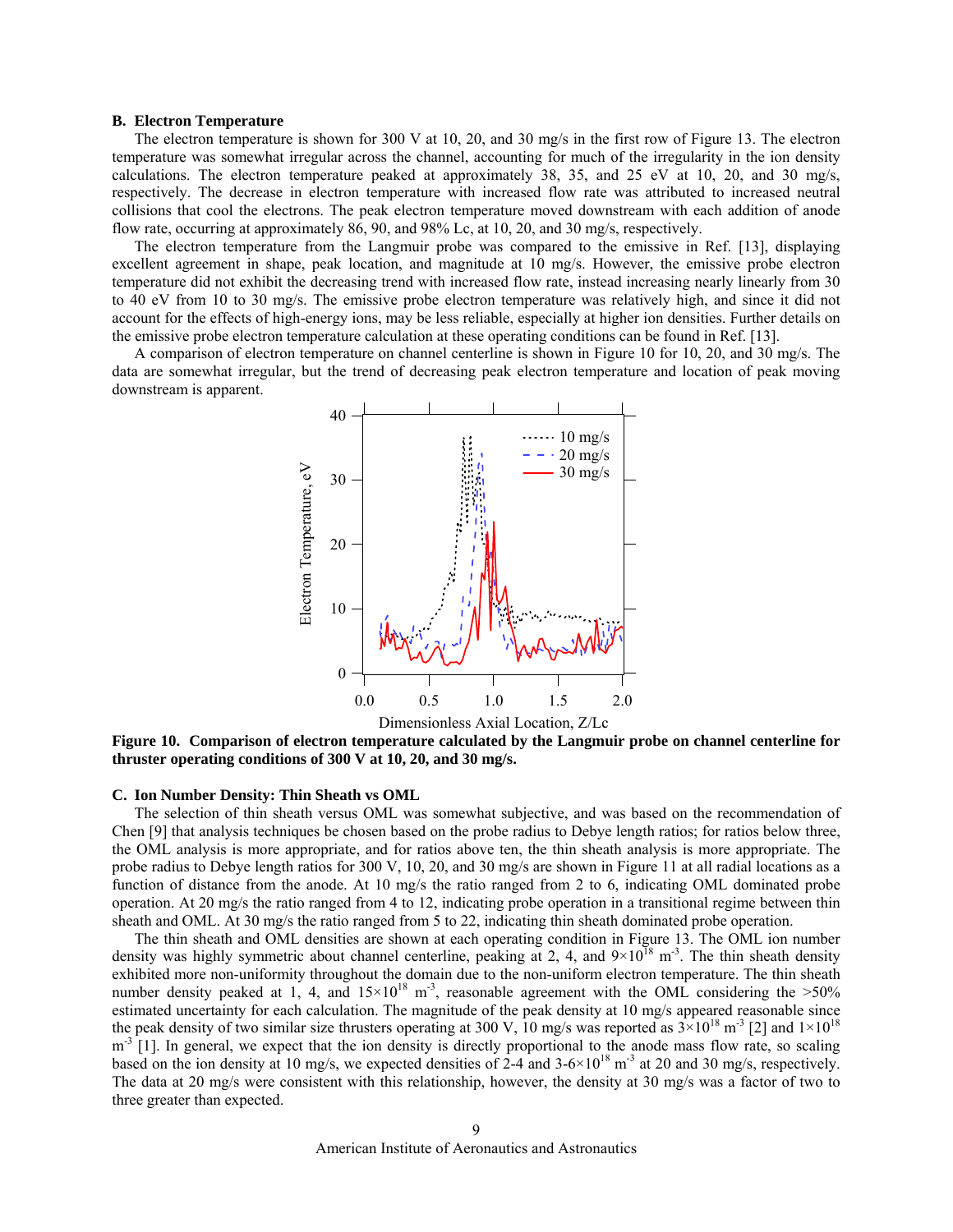

**Figure 11. Probe radius to Debye length ratio at all operating conditions (smoothed for clarity).** 

<span id="page-9-0"></span>The peak OML density locations were 86, 90, and 98% Lc, and the peak thin sheath density locations were at 86, 74, and 79% Lc at 10, 20, and 30 mg/s, respectively. The 10 mg/s peak location was the same for thin sheath and OML, but the peak density location for thin sheath at 20 and 30 mg/s was 7-10% Lc upstream of the OML version. A comparison of OML and thin sheath ion density on channel centerline is shown in [Figure 12](#page-9-1) for 10, 20, and 30 mg/s. The data are somewhat irregular, but the trend of increasing peak ion density with increased mass flow rate is apparent for thin sheath and OML. The downstream displacement of the peak density location was also apparent for the OML density, but not as clear for the thin sheath density.



<span id="page-9-1"></span>The two ion density analysis techniques were reasonably well correlated, especially at lower flow rates. The OML density was preferred at all conditions since the location of the peak density matched well with the peak electron temperature location and the increase in the peak density magnitudes with flow rate was more consistent. Since most of the ionization was expected to occur near the peak Te location, we expected the ion density to be highest near that location. In addition, the OML density was not sensitive to the magnitude of the probe bias voltage with respect to the floating potential. Data from two probe with different probe bias pulses returned the same value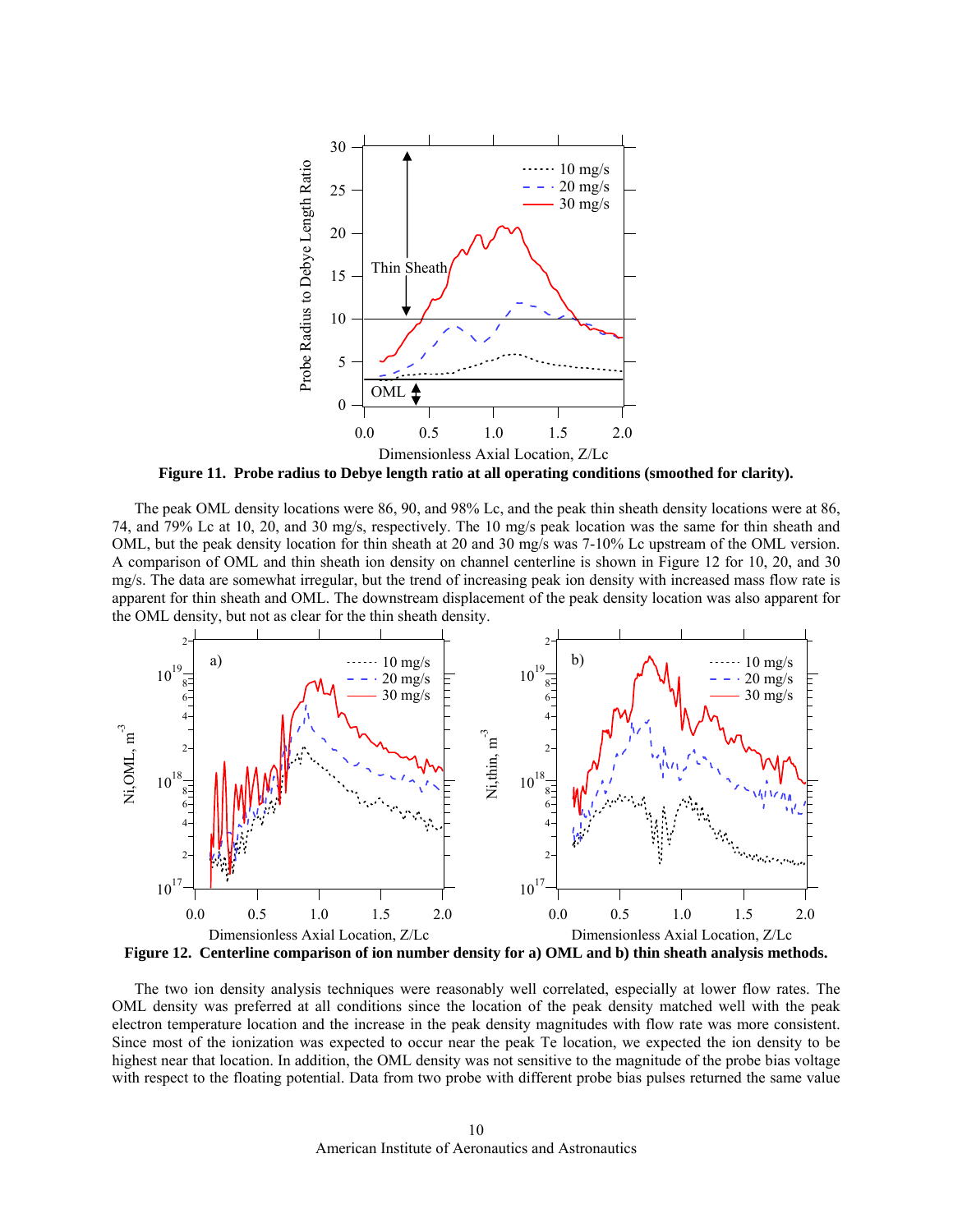

to within 10%. Conversely, the thin sheath density deviated by up to 50% for the same change in probe bias voltage. With these observations, the OML ion density was considered the more reliable ion density measurement.

<span id="page-10-0"></span>**Figure 13. Major results from internal Langmuir probe measurements (contour scales for ion density are set to peak value at the maximum, and one order of magnitude lower for the minimum).**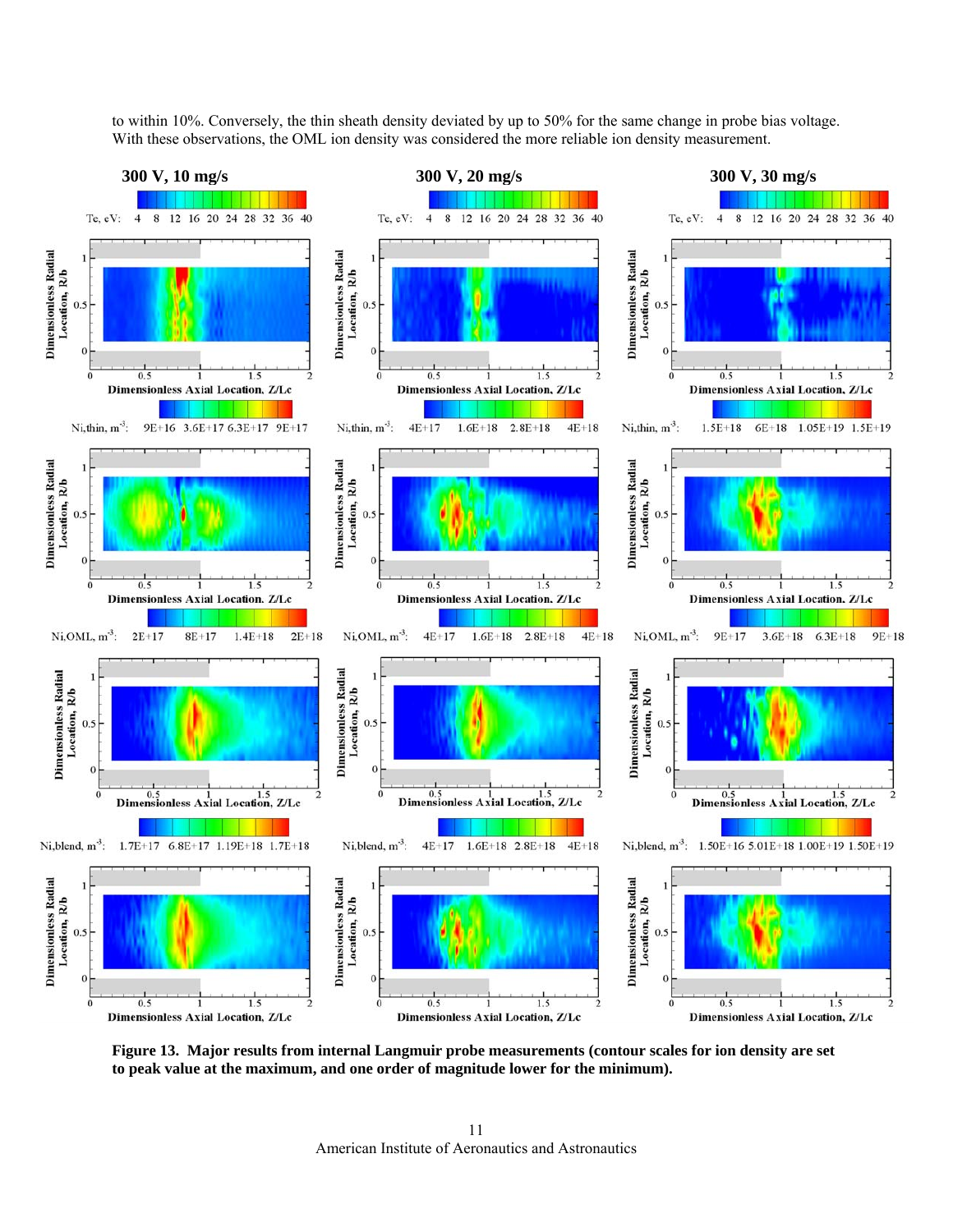# **IV. Discussion**

## **A. Electron Temperature Cooling**

The decrease in electron temperature with increased anode flow rate observed with the Langmuir probe was likely attributed to a combination of increased electron-neutral collisions, increased production of cold electrons from ionization collisions, wall collisions, and probe secondary electron emission. The effect of electron cooling due to neutral collisions will be verified with future optical measurements of neutral temperature within the channel and in the near-field plume, combined with plasma simulations of the thruster channel and near-field plume. Whichever mechanism controlled the electron cooling with increased flow rate, further increase of the flow rate would eventually reduce the electron temperature below the electron impact ionization threshold, leading to poor thruster operation and eventually loss of plasma discharge.

Although the electron temperature from the Langmuir probe showed a convincing decreasing trend with increased flow rate, the true trend could be less abrupt due to the large uncertainty associated with the electron temperature calculation. The non-ideal structure of the I-V trace introduces some ambiguity in selecting the bounds for slope calculation. Shifting by a few volts can lead to 10-30% changes in the electron temperature. Based on several rudimentary tests of electron temperature sensitivity, the uncertainty was estimated as  $\pm 30\%$ . This indicates that a portion of the electron temperature cooling could be an artifact of the analysis method, not necessarily a plasma related phenomenon.

## **B. Ion Flux Comparison with Discharge Current**

The accuracy of the ion density was evaluated by calculating the ion flux on a downstream plane and comparing it to the estimated beam current based on 80% of the discharge current. Using the ion number density from the Langmuir probe and ion velocity derived from the plasma potential in Ref. [13], the ion flux was calculated at 150% Lc. This location was chosen to ensure that significant beam divergence or loss of main beam ions to CEX was minimized, while capturing the primary ion acceleration. The thin sheath ion flux overestimated the beam current by a factor of 1.1, 1.6, and 2.0 at 10, 20, and 30 mg/s, respectively, and the OML flux over predicted by 2.9, 2.3, and 2.5 at the three flow rates. These estimates values were not corrected for the missing data near the walls, an effect that would increase the calculated beam current by approximately 10%.

The beam current calculated from the ion flux had a relatively large uncertainty associated with it, stemming from the uncertainty in ion density and ion velocity. The ion velocity had a relatively low uncertainty associated with it when compared to the ion density. The velocity was derived from the plasma potential, which was accurate to 5-10%, and the terminal velocity was confirmed by retarding potential analyzer measurements in Ref. [13]. Therefore, any over prediction of beam current indicates that the measured ion number density was too high.

Although the OML analysis did not require the collection area to be augmented by the size of the sheath, if this correction was added, the OML over predicted beam current by 0.9, 1.3, and 1.6 at 10, 20, and 30 mg/s, respectively. The significant improvement in agreement with beam current (similar to the thin sheath results) may indicate the possibility of an improved analysis technique for probes that are not completely characterized by thin sheath or OML analysis techniques.

#### **C. Over-prediction of Ion Number Density: General**

In general, the ion flux comparisons indicated that the ion density was over predicted by the thin sheath and OML analysis techniques, a characteristic that was expected from electrostatic probes that measure ion saturation current [14]. The ion density from a Langmuir probe  $(Ni \sim Isat/As/Te^{1/2})$  can also be overestimated if the calculated electron temperature is too low, sheath size is too small, or if tip effects are significant. The electron temperature outside the channel is  $5-10$  eV, which is within the range of expected temperatures. For the sheath size ( $\sim$  few Debye length) to be too small, the electron temperature would have to be too small, or electron density too high ( $\lambda_D \sim$  $(T_e/n_e)^{1/2}$ ). The sheath radius was 5-10 times greater than the Debye length at all operating conditions, within the range of expected sheath sizes. The correction for tip effects could be underestimated if the tip collection area is significantly larger than the probe tip area.

Although these potential sources of uncertainty in the ion density were accounted for, the impact may be underestimated using the correction methods outlined previously. Since the peak ion density location was of primary interest, uncertainty in the magnitude of the ion density were not considered detrimental to the remaining analysis.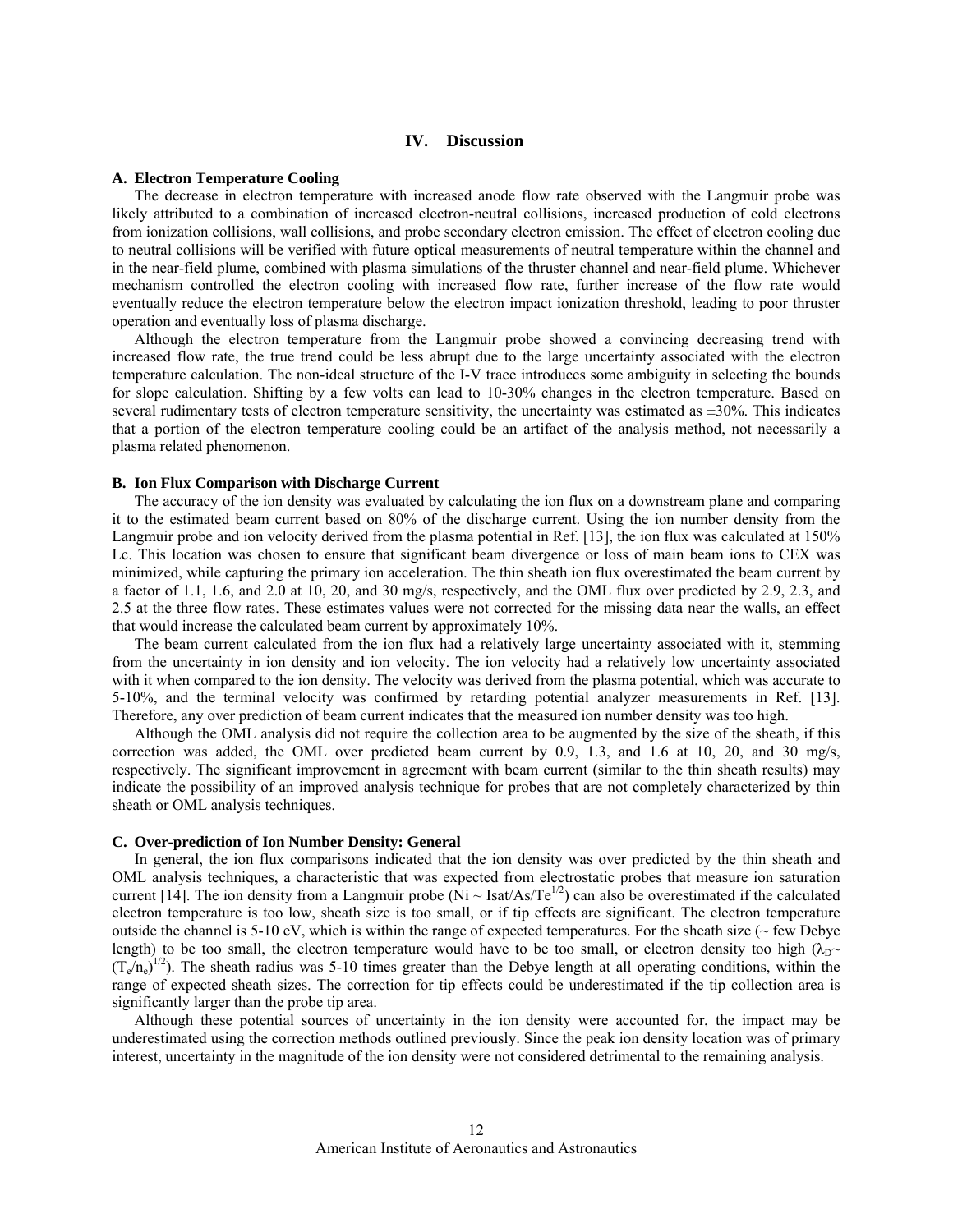## **D. Over-prediction of Ion Number Density: Thermionic Emission**

The intense probe heating inside the channel, can lead to thermionic emission from the collecting electrode. The temperatures necessary for thermionic emission of the tungsten electrode were likely approached at 20 and 30 mg/s, evidenced by the need for high-temperature materials to prevent the probe body from melting. The effects of thermionic emission can be manifested in a Langmuir probe I-V trace by a DC offset in the direction of ion saturation. This DC offset directly increases the calculated ion density. The maximum uncertainty due to thermionic emission can be bounded by using an estimate of the probe temperature and the Richardson-Dushman relation to calculate the emitted electron current. This possible offset in probe current represents a potential over prediction of ion density of  $10^{16}$ - $10^{18}$  m<sup>-3</sup> from 10 to 30 mg/s. The over prediction of ion current due to thermionic emission of electrons can reach 10-100% within the discharge channel where most heating is expected to occur. This analysis predicted a larger correction at higher flow rates (increased heating), consistent with the increased magnitude of over prediction of ion density (see ion flux calculations in Section IV.C.). Although probe heating was a potential source of uncertainty in the ion number density calculation, no correction was attempted, and the effect was expected to be relatively small based on the high level of agreement between the insertion and removal probe current signals. Since the primary mode of probe heating was electron impact, the effect of thermionic emission could be augmented at higher positive probe voltages that attract more electrons. This effect would cause an increased offset of the I-V curve at higher voltage, causing the electron temperature calculation to be artificially decreased. The effect would get worse at higher flow rate (higher power, more heating), leading to a systematic increase in the underprediction of electron temperature. However, the probe was not biased near the plasma potential in this study, so the collector should not see an appreciable increase in heating as the probe bias is increased. Therefore, the trend of decreasing electron temperature with increased flow rate is expected to remain valid.

# **E. Ionization Length**

RPA [13] and E×B [17] results indicated increased energy spreading with increased flow rate. Larger spreads are typically attributed to longer ionization or acceleration zones; however, the ionization length does not appear to increase significantly with higher flow rates, and the acceleration length tended to get smaller with increased flow rate [13]. The ionization length can be somewhat arbitrarily defined as the locations of 80% of the peak density. The data indicate that the ionization length was 10, 8, and 17% Lc for OML and 11, 15, and 11% Lc for thin sheath. The internal data do not strictly support or deny the conclusion that increased energy spread measured by the two probes at higher flow rates are related to variations in the ionization length.

# **V. Conclusion**

Measurements of plasma density and electron temperature in the discharge channel and near-field plume were taken at a discharge voltage of 300 V and anode flow rates of 10, 20, and 30 mg/s. The cathode flow fraction and magnetic field topology were held constant, and the magnetic field strength was varied to minimize discharge current while maximizing thrust. The peak density was shown to coincide with the peak Te location which were both located near the location of maximum radial magnetic field. The maximum axial electric field was typically located 7-10% Lc downstream of this location [13].

Over the wide range of discharge powers (3-10 kW), the results showed that the location of the peak ion density, electron temperature, and axial electric field all moved downstream 3-5% Lc for each 10 mg/s increase in anode flow rate. Significant ion density was not measured from 0 to 48% Lc from the anode, and the ionization length remained relatively constant at each operating condition.

The peak electron temperature was found to decrease with increased flow rate, peaking at approximately 40, 30, and 20 eV at 10, 20, and 30 mg/s. The trend was attributed to increased electron loss mechanisms including increased electron-neutral collisions and wall collisions, although the non-Maxwellian EEDF may play a large role in obscuring this measured trend.

The OML analysis method was chosen over the thin sheath analysis due to better matching of location with peak Te and better consistency with calculated beam current. The OML ion density produced calculated ion beam currents (ion flux) that were  $2.9$ ,  $2.3$ , and  $2.5$  times greater than the 0.8 I<sub>D</sub>. Several mechanisms for the over prediction of ion density were discussed, providing future avenues to increase the fidelity of the OML density calculation.

## **Acknowledgments**

The authors would like to thank Mr. Michael McDonald and Mr. Rohit Shastry for their assistance with the experimental setup and data acquisition. Mr. Terry Larrow provided invaluable help in producing several prototype

American Institute of Aeronautics and Astronautics